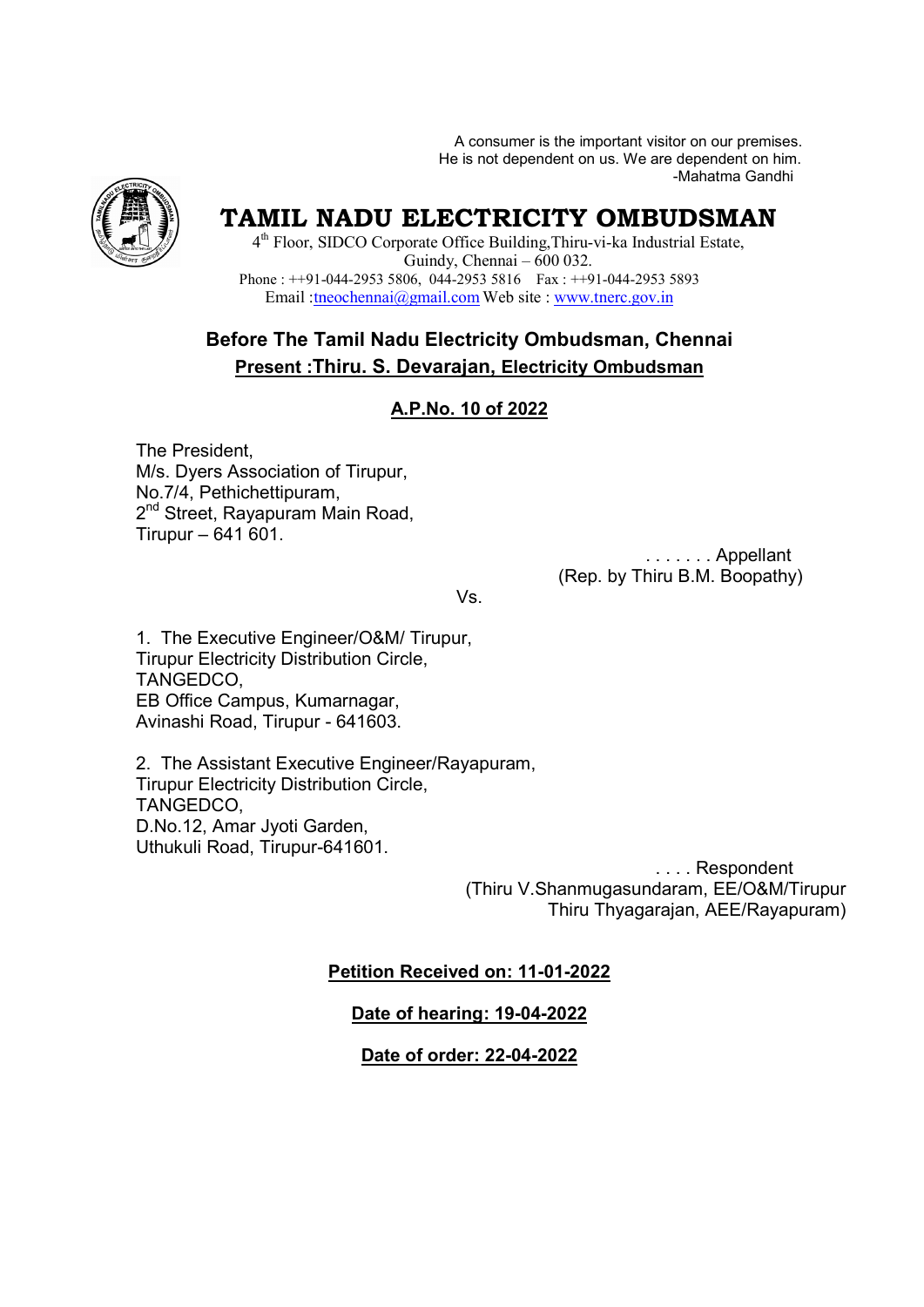The Appeal Petition received on 11.01.2022 filed by The President, M/s. Dyers Association of Tirupur, No.7/4, Pethichettipuram, 2<sup>nd</sup> Street, Rayapuram Main Road, Tirupur – 641 601 was registered as Appeal Petition No. 10 of 2022. The above appeal petition came up for hearing before the Electricity Ombudsman on 19.04.2022. Upon perusing the Appeal Petition, Counter affidavit, written argument and the oral submission made on the hearing date from both the parties, the Electricity Ombudsman passes the following order.

#### **ORDER**

#### **1. Prayer of the Appellant:**

The Appellant has prayed for tariff change from VI to V in service connection No. 204-013-689.

#### **2.0 Brief History of the case:**

2.1 The Appellant has stated that he had submitted a petition to AEE and AE/Rayapuram, Tirupur for tariff change after the completion of work.

2.2 Since the grievance of the appellant has not been settled with the section office, the appellant has filed a petition with the CGRF of Tirupur EDC. The CGRF of Tirupur EDC has issued an order dated 12.11.2021. Aggrieved over the order, the appellant has preferred this appeal petition before the Electricity Ombudsman.

#### **3.0 Orders of the CGRF :**

3.1 The CGRF of Tirupur Electricity Distribution Circle have issued its order on 12.11.2021. The relevant portion of the order is extracted below :-

#### *"Order of the Forum:*

*On hearing the petitioner statement and the licensee's statement and in the TANGEDCO order dated 4-7-2020 there is no mention about obtaining completion certificate or exemption to the existing services which are tariff changed to VI for the purpose construction/Renovation. However in line with guidelines mentioned in the G.O.No.18/4-2-2019 changing of tariff VI to Tariff V (Commercial purpose) requires completion certificate. Hence the Tariff change could not be done for SC*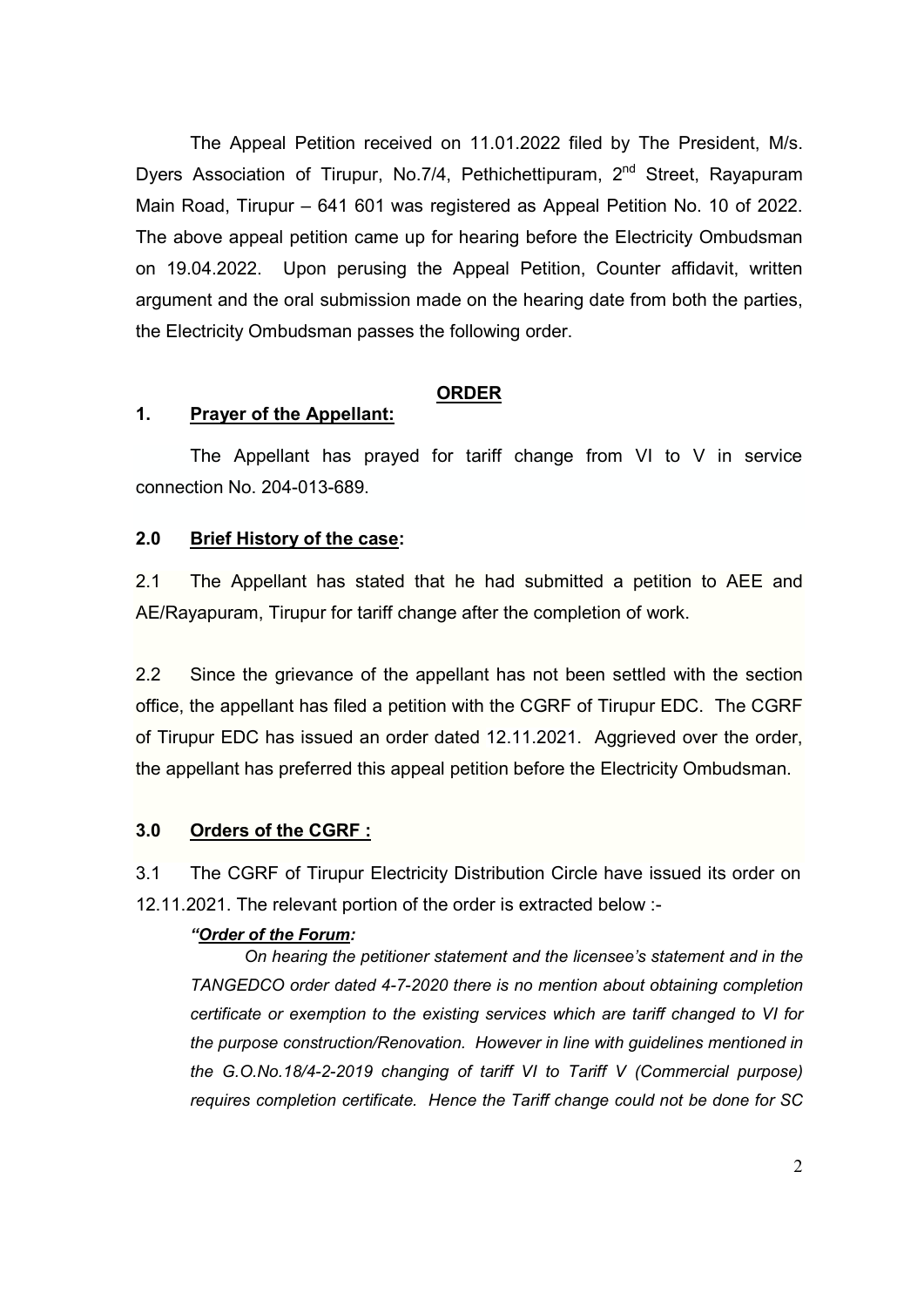*No.204-013-689 only on production of completion certificate from competent authority."* 

#### **4.0 Hearing held by the Electricity Ombudsman:**

4.1 To enable the Appellant and the Respondent to put forth their arguments, a hearing was conducted on 19.04.2022 through video conferencing after adjournment on 17.03.2022 & 29.03.2022.

4.2 On behalf of the Appellant Thiru B.M. Boopathy and Thiru S.Dayaleshwaran, Advocate have attended the hearing and put forth their arguments.

4.3 The Respondents Thiru V.Shanmugasundaram, EE/O&M/Tirupur and Thiru Thyagarajan, AEE/Rayapuram, Tirupur Electricity Distribution Circle have attended the hearing and put forth their arguments.

4.4 As the Electricity Ombudsman is the appellate authority, only the prayers which were submitted before the CGRF are considered for issuing order. Further the prayer which requires relief under the Regulations for CGRF and Electricity Ombudsman, 2004 alone are discussed hereunder.

#### **5.0 Arguments of the Appellant :**

 $5.1$  - விண்ணப்பிக்கப்பட்ட **இடத்திற்குரிய** முகவரிக்கு பெறப்பட்ட பணிகள் அனைத்தும் முடிவடைந்து விட்டதால், மாற்று பணிக்கு / மின் உபயோகத்திற்கு பயன்படுத்திட மின் இணைப்பு எண் 03/204–013–689 மின் விகிதம் மாற்றம் செய்ய கோரி சென்ற 20.09.2021 அன்று உதவி செயற்பொறியாளர் / உதவி பொறியாளர் அவர்கள் இ.ப. ராயபுரம் பிரிவு, திருப்பூர் மின் பகிர்மானம், திருப்பூர், பொறியாளர் அலுவலகத்தில் நேரில் சமர்ப்பிக்கப்பட்டு அம்மனுவிற்கு பதிலும் கிடைக்க பெற்றுள்ளதாக மேல்முறையீட்டாளர் தெரிவித்துள்ளார்.

5.2 அக்கடித பதிலில் குறிப்பிட்டுள்ள குறிப்பாணை எதனை குறிப்பிடுகின்றது என்கிற முழு விளக்கம் குறிப்பிடாமலும், அக்குறிப்பாணை எந்த தேதியில்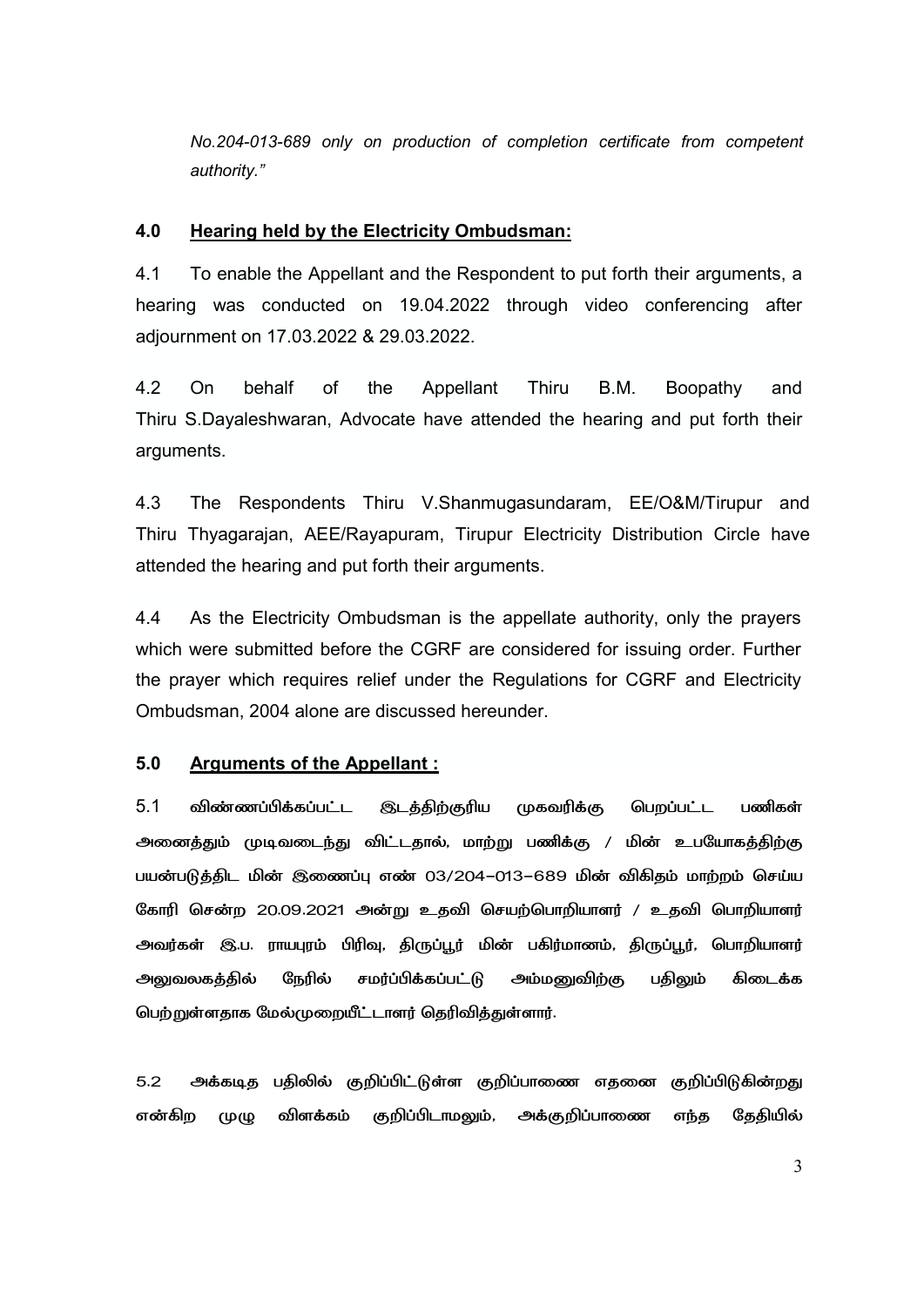செயல்படுத்தப்படுகின்றது என்ற தகவலும் வழங்கிடவில்லை எனவும், உள்ளாட்சி அமைப்பு பணி நிறைவு சான்று எத்தனை மாடிகளுக்கு தேவைப்படுகின்றது எனவும், மற்றும் எத்தனை வீடுகள் கட்டியிருந்தால் தேவைப்படுகின்றது எனவும், அதற்கான உத்தரவு எந்த தேதியில் பிறப்பிக்கப்பட்டு எந்த தேதியில் இருந்து செயல்படுக்கப்படுகின்றது என்று குறிப்பிடவில்லை வில்லை என மேல்முறையீட்டாளர் தெரிவித்துள்ளார்.

5.3 அண்மையில் நிர்வாகம் வெளியிட வெளியிடாத ஒரு குறிப்பாணை பற்றி தகவல் கிடைத்திட்ட அக்குறிப்பாணையில் Memo.No.CE/Comml/SE/EE3/AEE2/

F.15mts.ht/ FLM-CM/591/2021 dt. 21-8-2021.

2. In this connection, the following clarificatory instructions are issued to the field for better clarity:

- 1. If the height of the building as per the planning permission is 15 metres and below and there is no floor violation in the actual construction, the service connection may be effected to that building without any physical measurement of the building height.
- 2. If the height of the building is more than 15 metres as given in the planning permission / building plan approval, necessary approval from the Electrical Inspector in compliance with CEA (Measures relating to safety and Electric Supply) Regulations 2010 as amended, shall be obtained from the applicant before effecting service connection.
- 3. On the other aspects, the provisions contained in the Tamil Nadu Electricity Distribution Code, 2004 and/or Tamil Nadu Electricity Supply Code, 2004 and the relevant instructions issued shall be followed scrupulously without any deviation.

என குறிப்பிட்டுள்ள தகவல் அனைத்தும் தமிழ்நாடு தமிழ்மொழிக்கு பிறப்பிக்கப்பட்ட அரசாணையினை பின்பற்றவில்லை என்பதை அறியமுடியின்றது. அதாவது பிறப்பிக்கப்பட்ட குறிப்பாணை தமிழில் இல்லை என அறியமுடிகின்றது. ஆங்கிலம் கற்றவரிடம் கேட்டபோது வரிகை எண் $-2.2$  இல் குறிப்பிட்டுள்ளதில் மின்விகிதம் பற்றி குறிப்பிடவில்லை என கருதுகின்றதால் எந்த எந்த உத்தரவில் மின்விகிதம் பற்றி குறிப்பிட்டுள்ளது. அதனை குறிப்பிட்டு தெரிவித்திடாமல் மின்விகிதம் மாற்றம் செய்யாமல் இவ்வாறு கடிதத்தில் குறிப்பிட்டு தெரிவிப்பது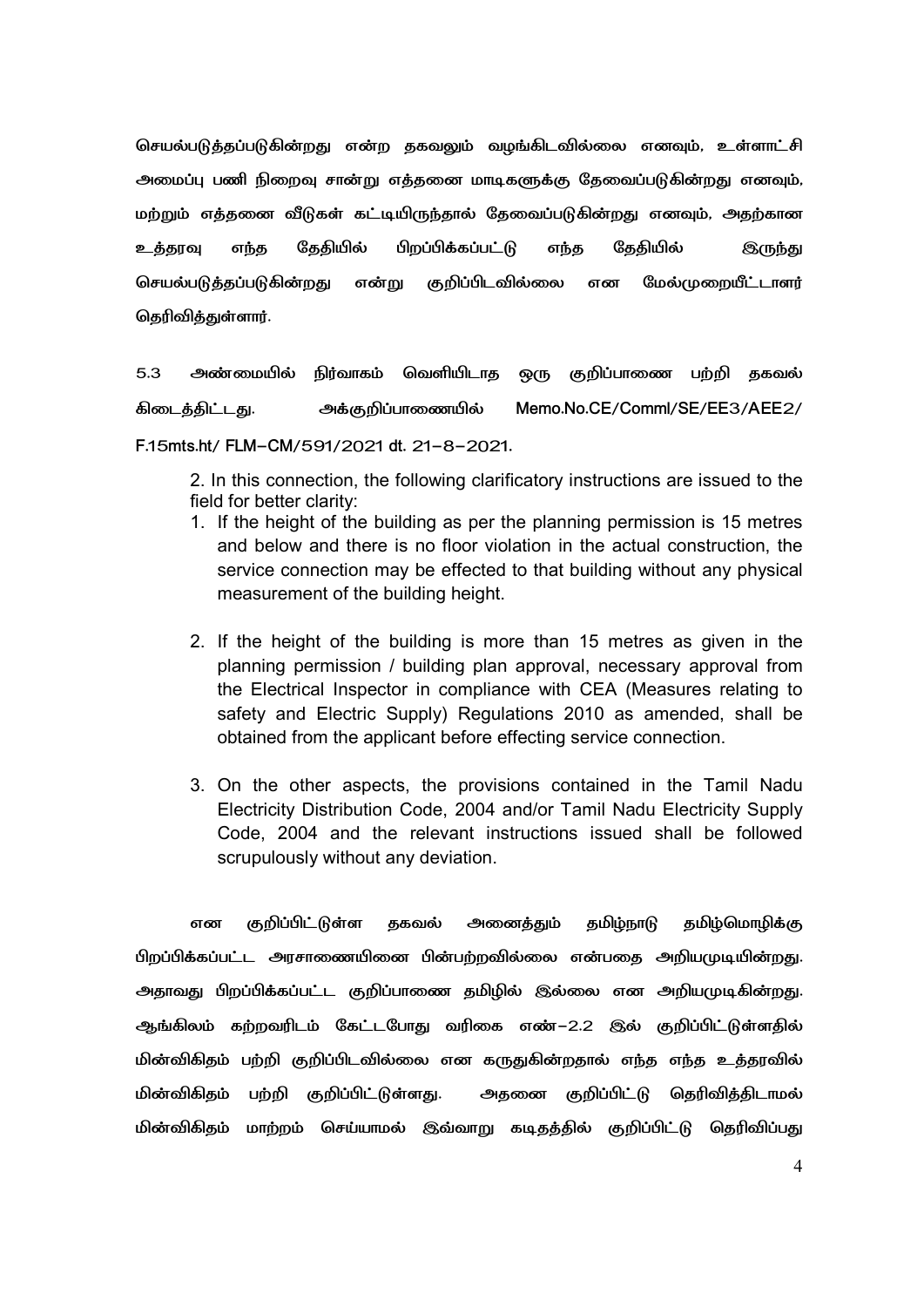மின்இணைப்பு பெற்றிட்ட மின்நுகர்வோர்க்கு ஏற்படுத்தும் மன உளைச்சலாகும் என மேல்முறையீட்டாளர் தெரிவித்துள்ளார்.

5.4 ஆகையால் போதிய விவரங்கள் மின்நுகர்வோர்க்கு முன்னறிவிப்பாக தெரிவித்திடாமல் விண்ணப்பித்திட்ட பின்னர் தெரிவிப்பதால் பாதிப்பு ஏற்படுகின்றது. எனவே கோரும் மின்விகிதம் நிர்வாகத்திற்கு வருவாய் ஈட்டும் மின்விகிதமாகும். வருவாய் இழப்பினை ஏற்படுத்தும் மின்விகிதம் அல்ல என குறிப்பிட்டு தெரிவித்துக்கொண்டு மின்விகித மாற்றத்திற்குரிய தொகையினை ஏற்று மின்இணைப்பு எண் 03/204–013–689 மின்விகிதம் மாற்றம் செய்து தர உத்தரவு வமங்கிட லேண்டியம். டியும், விண்ணப்பித்திட்ட நாளிட்ட கேகியில் பகிவான மின்கணக்கிற்கு வரை பயன்படுத்திய தொகையினை செலுத்திடுவதற்கு துல்லியமாக குறித்து தருவதற்கு தாங்கள் தீர்வு உத்தரவு வழங்கிட வேண்டும் என மேல்முறையீட்டாளர் தெரிவித்துள்ளார்.

#### **6.0 Arguments of the Respondent:**

6.1 The Respondent has stated that the existing LT service connection No. 03/204-013-689 under Tariff V of Royapuram section in the name of M/s.Dyers Association of Tirupur has been effected on 6-8-2005. As per the consumer request dt. 4-2-2020, the existing tariff was converted into Tariff VI on 4-2-2020 for additional building construction and Renovation works.

6.2 The Respondent has stated that after completion of works, the consumer requested Tariff conversion of LT SC No. 03/204-013-689 from Tariff VI (Temporary supply) to Tariff V (Commercial) on 20-9-2021. On field Inspection it was found that New building was constructed and as per Memo No. CE/Comml/SE/Comml/EE3/AEE2/ F.Plg.Per/D139/2020 dt. 4-7-2020 states that for all buildings except Residential building upto 12.0 mtrs in height not exceeding 3 dwelling units or 750 sq.m. and all type of Industrial Buildings, the applicant or owner or power of Authority holder or Registered developers and any other persons who is asking supply shall submit a completion report to obtain completion certificate. Certificate that the building has been completed as per the approved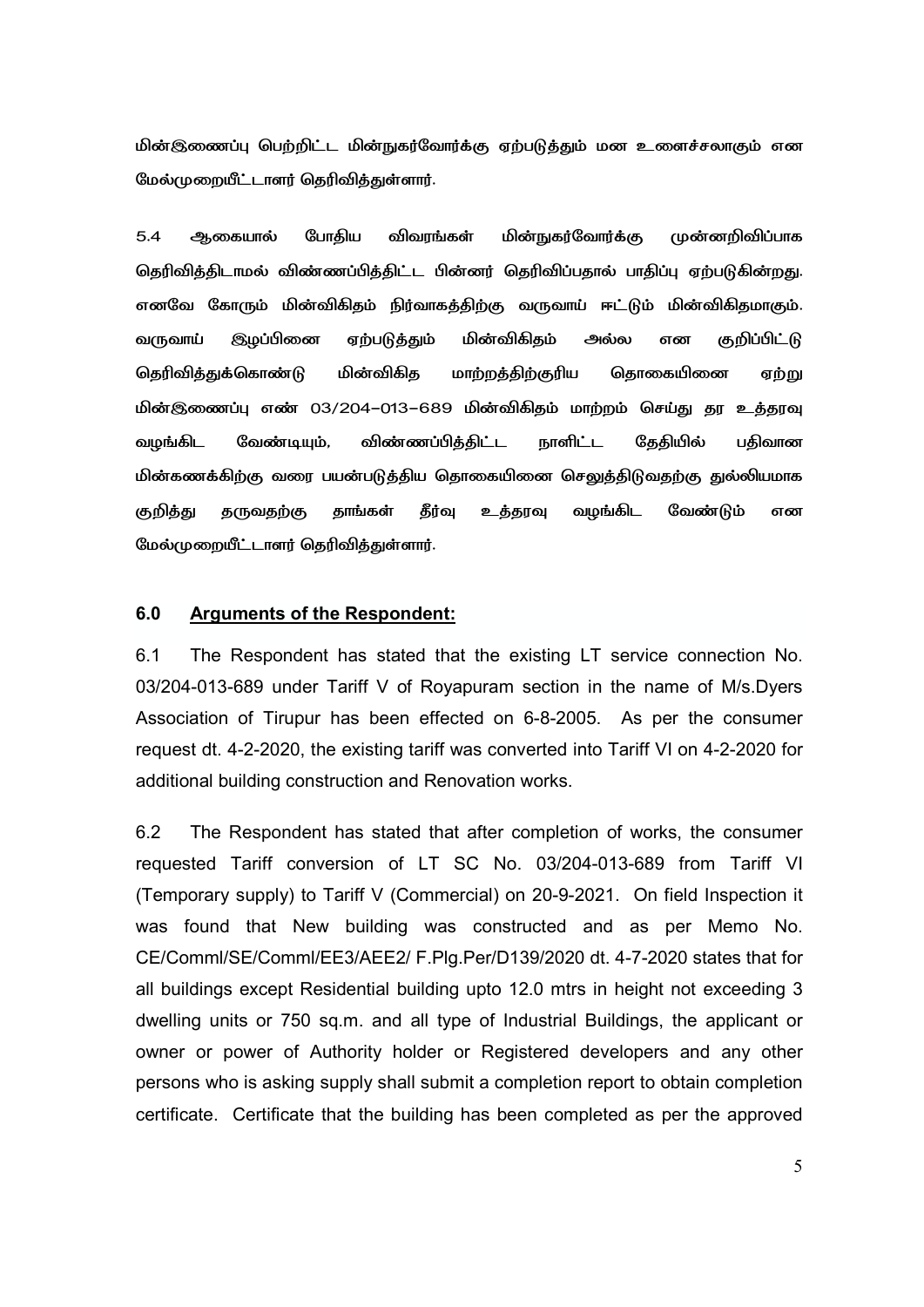plan from the competent authority that has issued planning permission before getting service connection.

6.3 The Respondent has stated that based on the above instructions consumer was requested to obtain and submit the completion certificate. One receipt of the completion certificate from the competent authority, the Tariff will be changed to commercial Tariff.

## **7.0 Findings of the Electricity Ombudsman:**

7.1 I have heard the arguments of both the appellant and the Respondent. Based on the arguments and the documents submitted by them, the following conclusion is arrived.

7.2 The Appellant has stated that the work has been completed and requested the Respondent to change the tariff from VI to V in his letter dated 20.09.2021. The Respondent has stated that the SC No. 204-013-689 under tariff V was changed to tariff VI on 4.2.2020 for additional building construction and renovation works. After completion of works the Appellant has requested change of Tariff from VI to V in his letter dated 20.09.2021. On field inspection by the Respondent it was found that new building has been constructed and directed the Appellant to submit completion certificate obtained from the competent authority that has issued planning permission before getting service connection based on the licensee's circular. Hence on receipt of completion certificate the tariff will be changed to V, contended the Respondent.

7.3 In this connection, I would like to refer the G.O. Ms. No. 18, Municipal Administration and Water Supply (MA1),  $4<sup>th</sup>$  February 2019, Thai 21, Vilambi, Thiruvalluvar Aandu 2050, the relevant para pertaining to this case is given below:

## *"Part IV Completion Certificate*

*20. Application for Completion Certificate.— (1) For all buildings except residential building upto 12m in height not exceeding 3 dwelling units or 750*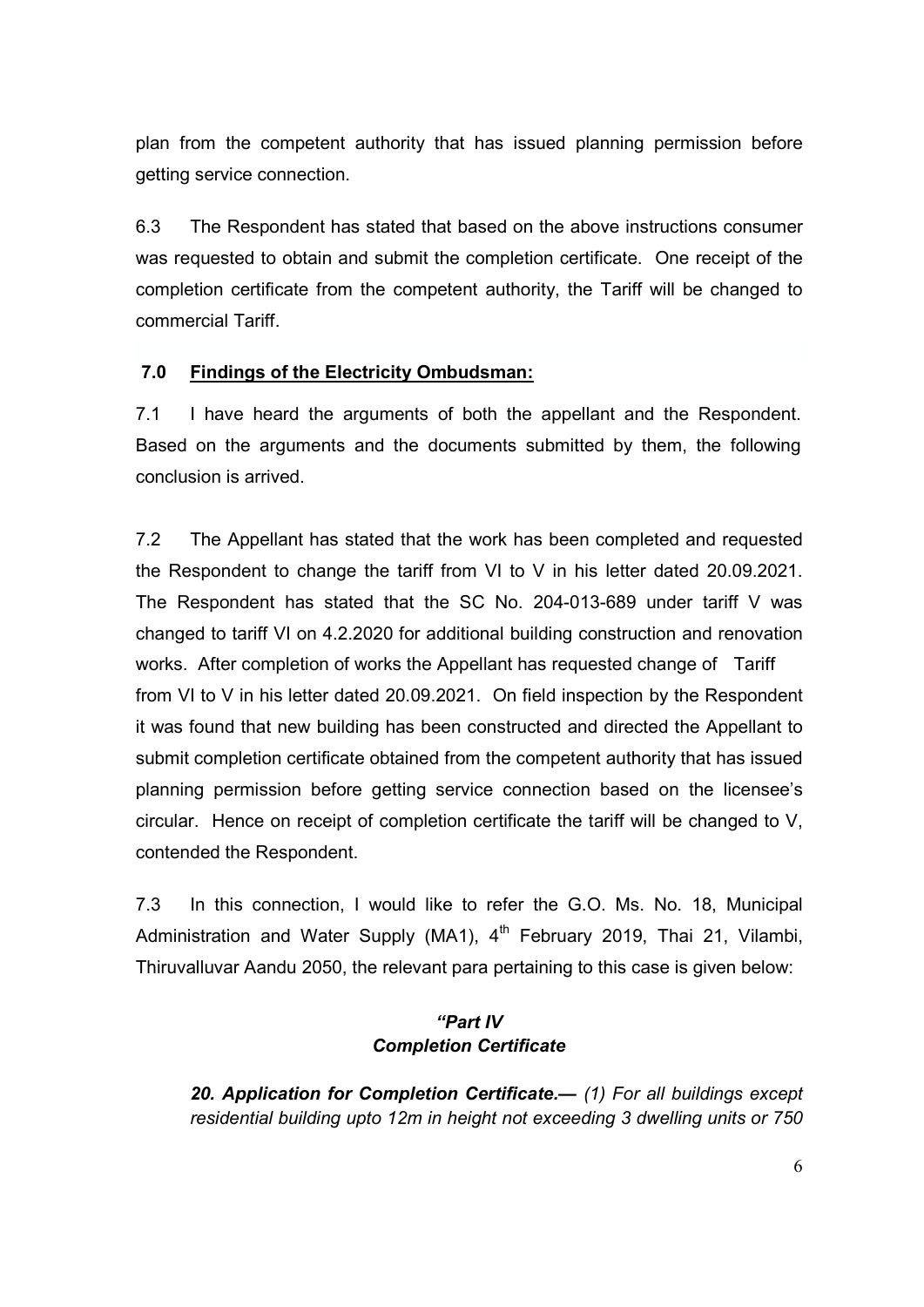*sq.m and all type of Industrial buildings, the Applicant or Owner or Power of Attorney Holder or Registered Developer and any other Person who is acquiring interest shall submit a completion report in Form 5 along with Form 6, 7 and 8 in Annexure - XIV, to obtain Completion Certificate, certifying that the building has been completed as per the approved plan, from the competent authority that has issued Planning Permit before getting service connections such as electric power connection, water supply sewerage connection. These service connections shall be given by the service provider to these buildings only after the production of the Completion Certificate."* 

In view of the above, the contention of the Respondent that the completion certificate is required for change of tariff is acceptable to me since there is additional construction which is to be ensured as per the approved plan.

7.4 However during the hearing on 19.4.2022, the Appellant has stated that the building is under construction in  $2^{nd}$  floor, where as the Appeal petition has been filed against the CGRF order for change of Tariff stating thus the works have been completed which is contradictory. It is clearly seen that the Appeal Petition has been filed with wrong facts and hence the petition is dismissed.

### **8.0 Conclusion:**

8.1 As per the conclusion arrived in para 7.0 above the Appeal Petition 10 of 2022 is dismissed.

8.2 With the above findings, the A.P. 10 of 2022 is finally disposed of. No costs.

 **(S. Devarajan)**  Electricity Ombudsman

"நுகா்வோா் இல்லையேல், நிறுவனம் இல்லை" "No Consumer, No Utility"

To

1. The President, M/s. Dyers Association of Tirupur, No.7/4, Pethichettipuram, 2<sup>nd</sup> Street, Rayapuram Main Road, Tirupur – 641 601.